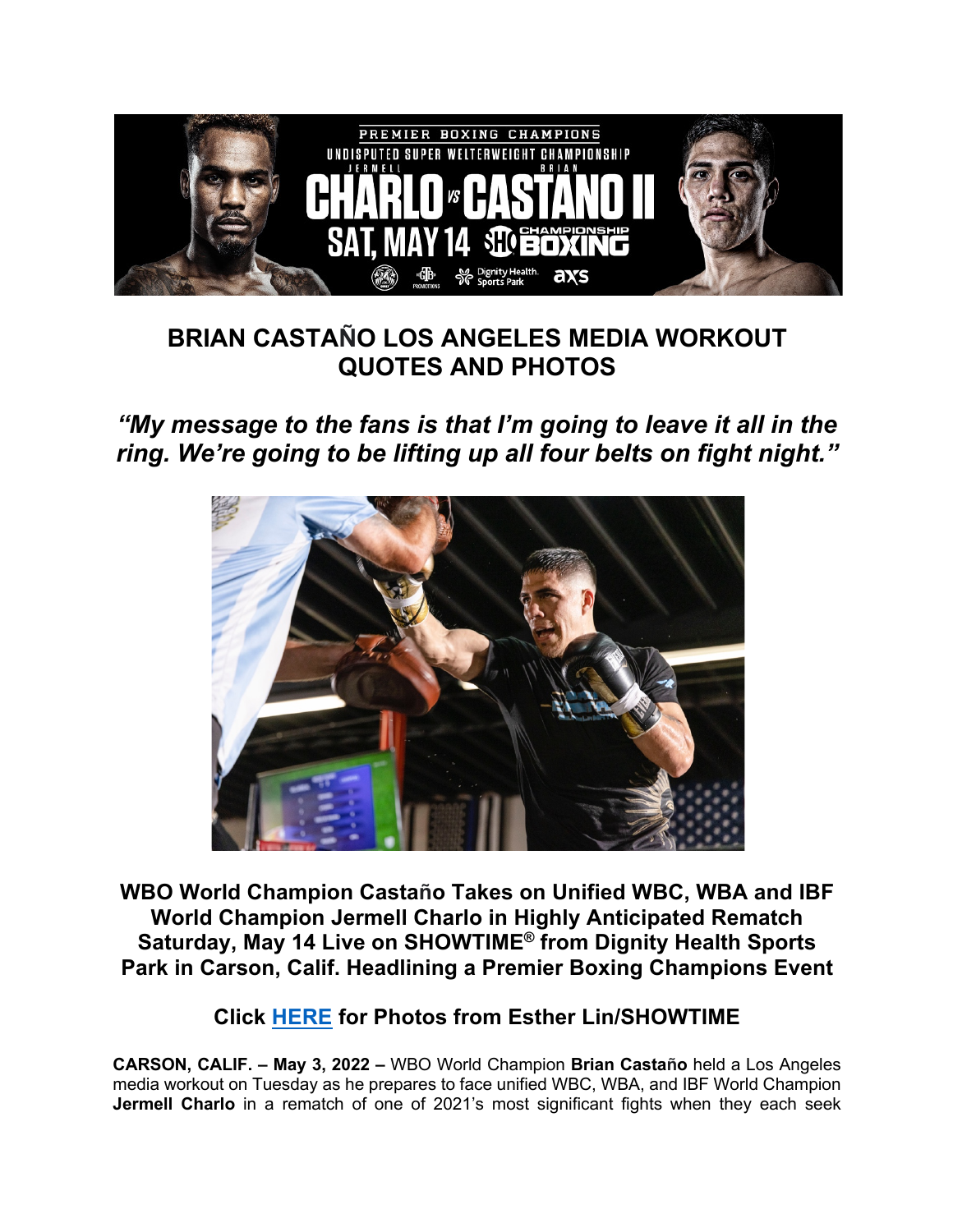undisputed status at 154-pounds once again on Saturday, May 14 live on SHOWTIME (9 p.m. ET/6 p.m. PT) from Dignity Health Sports Park in Carson, Calif. headlining a Premier Boxing Champions event.

The Charlo vs. Castaño rematch will come nine months after they went toe-to-toe for 12 grueling rounds in July 2021, with both men appearing hurt during the action before the bout was eventually ruled a split draw. Watch the *Charlo vs. Castaño: Round by Round* recap of the epic first fight HERE, with insight from Hall of Fame analyst Steve Farhood.

Tickets for the live event, which is promoted by TGB Promotions and Lions Only Promotions, are on sale now and can be purchased through AXS.com.

Here is what Castaño, along with his father and trainer Carlos Castaño, had to say Tuesday from Knockouts Boxing Gym:

#### **BRIAN CASTAÑO**

"I'm very happy to be fighting in front of the Latino fans in Southern California. My message to the fans is that I'm going to leave it all in the ring. We're going to be lifting up all four belts on fight night.

"I do believe that I won the first fight. It might have been by a small margin, but I won it. This time, we're going to try everything to make sure we don't leave the fight in the hands of the judges.

"I was training with one hand for quite a few weeks after the arm injury. But right now I really feel better and stronger than ever.

"I come to do my job. He can come in yelling and screaming, but I don't really care. I'm focused on the task and just doing what I need to.

"We had a lot to learn from the first fight with Charlo. One of the biggest things that I learned is to be more cautious at times while I'm in the ring. He's powerful, but I'm going to bring my power too. We learned from the first fight and we're going to correct any errors we made.

"I'm always going to fight whoever the fans want me to face. Give me the name, and I'm ready to go. I want to fight the best. Elite opponents are what motivate me.

"Our press conference was intense and our exchanges definitely motivated me a lot. He saw a different fight than I did, if he saw himself winning eight rounds. I don't know what he saw, because I felt like I won by two points."

#### **CARLOS CASTAÑO, Castaño's Father and Trainer**

"This rematch is going to be a hard fight. It is going to be an even closer fight than the first one. We have to be prepared for everything entering the ring.

"We are ready to fight all 12 rounds. It is going to be 12 rounds full of action. We know Charlo's potential, and that he's got great power. If it were up to me, I would prefer to get the knockout, but I also know we have a tough opponent.